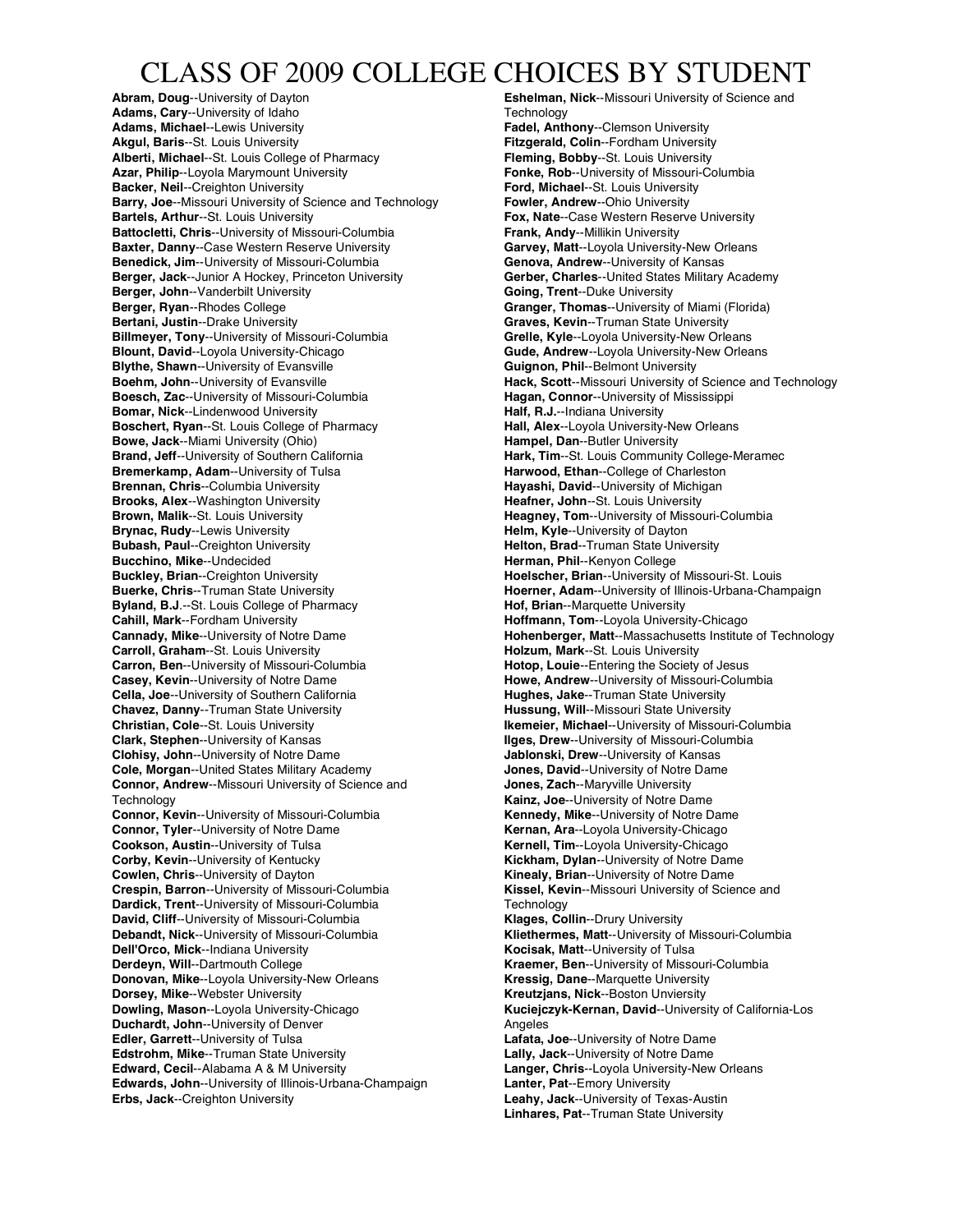## CLASS OF 2009 COLLEGE CHOICES BY STUDENT

**Lynch, Matt**--University of Notre Dame **Lynch, Pat**--Truman State University **Mackowiak, Peter**--University of Notre Dame **Madinger, Alex**--University of Missouri-Columbia **Maglasang, Nick**--St. Louis University **Mantia, John**--Fordham University **Maret, Jacob**--St. Louis University **Marincel, Steve**--Loyola University-Chicago **Marklin, Dan**--Purdue University **Markowski, Tom**--Missouri University of Science and **Technology Martin, David**--University of Notre Dame **Martin, Kevin**--University of Dayton **Mathis, Dan**--Georgetown University **Mathon, Vince**--University of Missouri-Columbia **Mayer, Dalton**--St. Louis Community College-Meramec **Mayhew, Kevin**--St. Louis Community College-Meramec **McNulty, Peter**--Marquette University **McReynolds, Ryan**--Xavier University **Meier, Kevin**--University of Tulsa **Merlo, John**--Rockhurst University **Merrill, Ben**--St. Louis University **Micich, Adam**--St. Louis University **Migneco, Lucas**--University of Missouri-Columbia **Milford, Tim**--Rockhurst University **Miller, Dan**--Stanford University **Miller, Michael**--University of Dayton **Morris, Drew**--Miami University (Ohio) **Moynihan, Patrick**--St. Louis University **Mueller, Joe**--Missouri University of Science and **Technology Muller, David**--Missouri University of Science and **Technology Murphy, Kevin**--St. Louis University **Murphy, Stephen**--Harvard University **Nahlik, Matt**--Arizona State University **Neill, Joey**--University of Missouri-Columbia **Newberry, Clay**--Truman State University **Newcomer, Gary**--Boston College **Neyer, Dan**--University of Missouri-Columbia **Nguyen, Thanh**--Missouri University of Science and **Technology Nienhaus, Jason**--Seton Hall University **Nugent, Patrick**--Emerson College **O'Connor, Tim**--University of Illinois-Chicago **O'Neill, Michael**--St. Louis University **Ottenlips, Max**--University of Missouri-Columbia **Page, Will**--Mercyhurst University **Pawloski, Jack**--University of Missouri-Columbia **Peeples, Nevin**--University of Notre Dame **Perkins, Jamie**--Washington University **Pfeiffer, Ben**--University of Missouri-Columbia **Pleban, Jake**--Miami University (Ohio) **Potter, Tim**--University of Dayton **Quinn, Connor**--Junior A Hockey, Bentley University **Ramsey, Jackson**--Loyola University-New Orleans **Randrianasolo, Nala**--St. Louis University **Rechtiene, Charlie**--Boston College **Reich, Alex**--Southeast Missouri State University **Reynolds, Duncan**--Truman State University **Riganti, Curtis**--University of Oklahoma **Ripper, Brian**--Coe College **Riquetti, Miguel**--St. Louis Community College-Meremac **Roach, Pat**--University of Missouri-Columbia **Robben, Justin**--Drury University **Robbins, Andrew**--Truman State University **Rohde, Colin**--Rockhurst University **Ross, Baron**--University of Central Missouri **Ross, Brendan**--Yale University

**Roy, Patrick**--University of Dayton **Rusch, Spencer**--Truman State University **Rushing, Patrick**--Marquette University **Ryan, Mike**--University of Dayton **Saeger, Joel**--University of Missouri-Columbia **Samson, Nick**--University of Missouri-Columbia **Sansone, Nikko**--University of San Diego **Saville, Chris**--University of Missouri-Columbia **Savio, John**--University of Missouri-Columbia **Scariot, Joe**--Undecided **Schlesinger, John**--Webster University **Schonhoff, Tim**--Rockhurst University **Schrick, Joe**--University of Missouri-Columbia **Schulte, Joe**--American University **Schultz, Brian**--DePaul University **Schwartz, John**--Webster University **Schwartze, Brian**--University of Notre Dame **Schwarz, Joe**--Butler University **Schwob, Jeremy**--University of Dayton **Shanks, Edward**--Loyola University-New Orleans **Shaw, Michael**--St. Louis University **Shipley, Rick**--University of Tulsa **Sigillito, Phil**--University of Dallas **Sigman, Steve**--University of Notre Dame **Sinclair, John**--University of Missouri-Columbia **Smittle, Alex**--Southeast Missouri State University **Sokolowski, Chris**--Louisiana State University **Spriggs, Rod**--Murray State University **Staed, Kevin**--University of Missouri-Columbia **Stahlhuth, Tyler**--Missouri University of Science and **Technology Stauder, Zach**--University of Notre Dame **Stein, Zack**--University of Colorado-Boulder **Storey, Matt**--Butler University **Stratton, Joe**--St. Louis Community College-Meremac **Stumpf, Eric**--University of Notre Dame **Sullivan, Evan**--St. Louis University **Sullivan, Sean**--Marquette University **Swanston, John**--St. Louis University **Tabor, Matt**--University of Missouri-Columbia **Thornberry, Brandon**--University of Missouri-Columbia **Tintera, Joe**--Southeast Missouri State University **Trafton, Scott**--Washington University **Twist, Adam**--Missouri University of Science and **Technology Unverferth, Jim**--University of Missouri-Columbia **Vincent, Ryan**--Marquette University **Viox, Jeff**--Undecided **Vitale, Gabe**--Middle Tennessee State University **Wagner, Alex**--University of Missouri-Columbia **Wallner, Nick**--Truman State University **Walsh, Jimmy**--University of Notre Dame **Wang, Jeff**--University of Notre Dame **Wankum, Mike**--Creighton University **Waterman, Mark**--Georgetown University **Wiethop, Tim**--Xavier University **Wilmsmeyer, Marcus**--New Mexico Institute of Mining & **Technology Winfrey, Peter**--Washington University **Wingo, Ronnie**--University of Arkansas **Wright, Kevin**--Duke University **Yoon, Doug**--Santa Clara University **Zanaboni, Joey**--Rockhurst University **Zang, Joe**--Rockhurst University **Zink, Danny**--Benedictine College **Zundel, Patrick**--Loyola University-New Orleans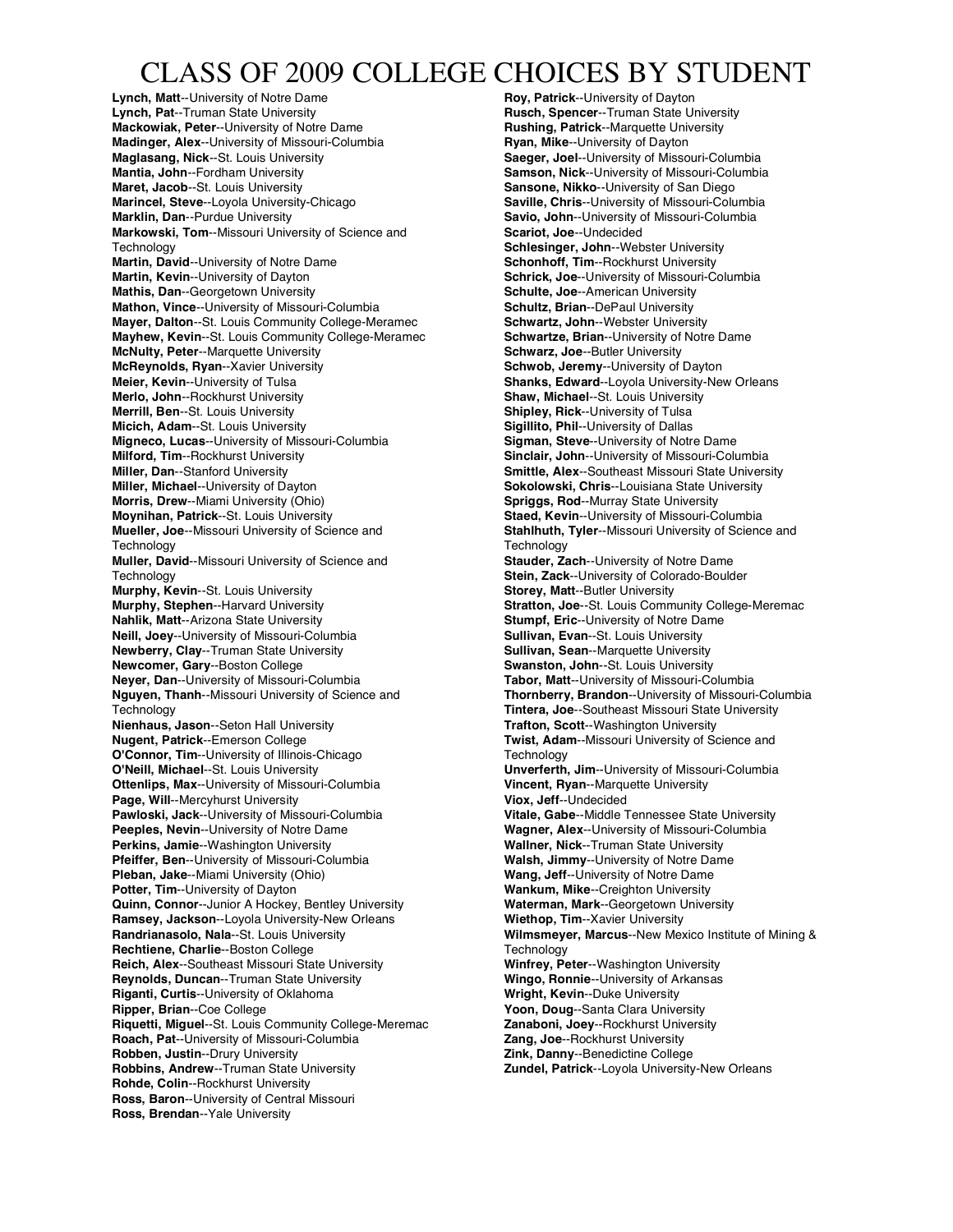# CLASS OF 2009 COLLEGE CHOICES BY COLLEGE

**Alabama A & M University (1):** Cecil Edward

**American University (1):** Joe Schulte

**Arkansas, University of (1):** Ronnie Wingo

**Arizona State University (1):** Matt Nahlik

**Belmont University (1):** Phil Guignon

**Benedictine College (1):** Danny Zink

**Boston College (2):** Gary Newcomer, Charlie Rechtiene

**Boston University (1):** Nick Kreutzjans

**Butler University (3):** Dan Hampel, Joe Schwarz, Matt Storey

**California University of-Los Angeles (1):** David Kuciejczyk-Kernan

**Case Western Reserve University (2):** Dan Baxter, Nate Fox

**Central Missouri, University of (1):** Baron Ross

**Charleston, College of (1):** Ethan Harwood

**Clemson University (1):** Anthony Fadel

**Coe College (1):** Brian Ripper

**Colorado, University of-Boulder (1):** Zack Stein

**Columbia University (1):** Chris Brennan

**Creighton University (5):** Neil Backer, Paul Bubash, Brian Buckley, Jack Erbs, Mike Wankum

**Dallas, University of (1):** Phil Sigillito

**Dartmouth College (1):** Will Derdeyn

**Dayton, University of (9):** Doug Abram, Chris Cowlen, Kyle Helm, Kevin Martin, Michael Miller, Tim Potter, Patrick Roy, Mike Ryan, Jeremy Schwob

**Denver, University of (1):** John Duchardt

**DePaul University (1):** Brian Schultz

**Drake University (1):** Justin Bertani

**Drury University (2):** Collin Klages, Justin Robben

**Duke University (2):** Trent Going, Kevin Wright

**Emerson College (1):** Patrick Nugent

**Emory University (1):** Pat Lanter

**Evansville, University of (2):** Shawn Blythe, John Boehm

**Fordham University (3):** Mark Cahill, Colin Fitzgerald, John Mantia

**Georgetown University (2):** Dan Mathis, Mark Waterman

**Harvard University (1):** Stephen Murphy

**Idaho, University of (1):** Cary Adams

**Illinois, University of-Urbana-Champaign (2):** John Edward, Adam Hoerner

**Illinois, University of-Chicago (1):** Tim O'Connor

**Indiana University (2):** Mick Dell'Orco, R.J. Half

**Kansas, University of (3):** Stephen Clark, Andrew Genova, Drew Jablonski

**Kentucky, University of (1):** Kevin Corby

**Kenyon College (1):** Phil Herman

**Lewis University (2):** Michael Adams, Rudy Brynac

**Lindenwood University (1):** Nick Bomar

**Louisiana State University (1)**: Chris Sokolowski

**Loyola Marymount University (1):** Philip Azar

**Loyola University-Chicago (6):** David Blount, Mason Dowling, Tom Hoffmann, Ara Kernan, Tim Kernell, Steve Marincel

**Loyola University-New Orleans (9):** Mike Donovan, Matt Garvey, Kyle Grelle, Andrew Gude, Alex Hall, Chris Langer, Jackson Ramsey, Edward Shanks, Patrick Zundel

**Marquette University (6):** Brian Hof, Dane Kressig, Peter McNulty, Patrick Rushing, Sean Sullivan, Ryan Vincent

**Maryville University (1):** Zach Jones

**Massachusetts Institute of Technology (1):** Matt Hohenberger

**Mercyhurst University (1):** Will Page

**Miami University-Ohio (3):** Jack Bowe, Drew Morris, Jake Pleban

**Miami, University of (Florida) (1):** Tom Granger

**Michigan, University of (1):** David Hayashi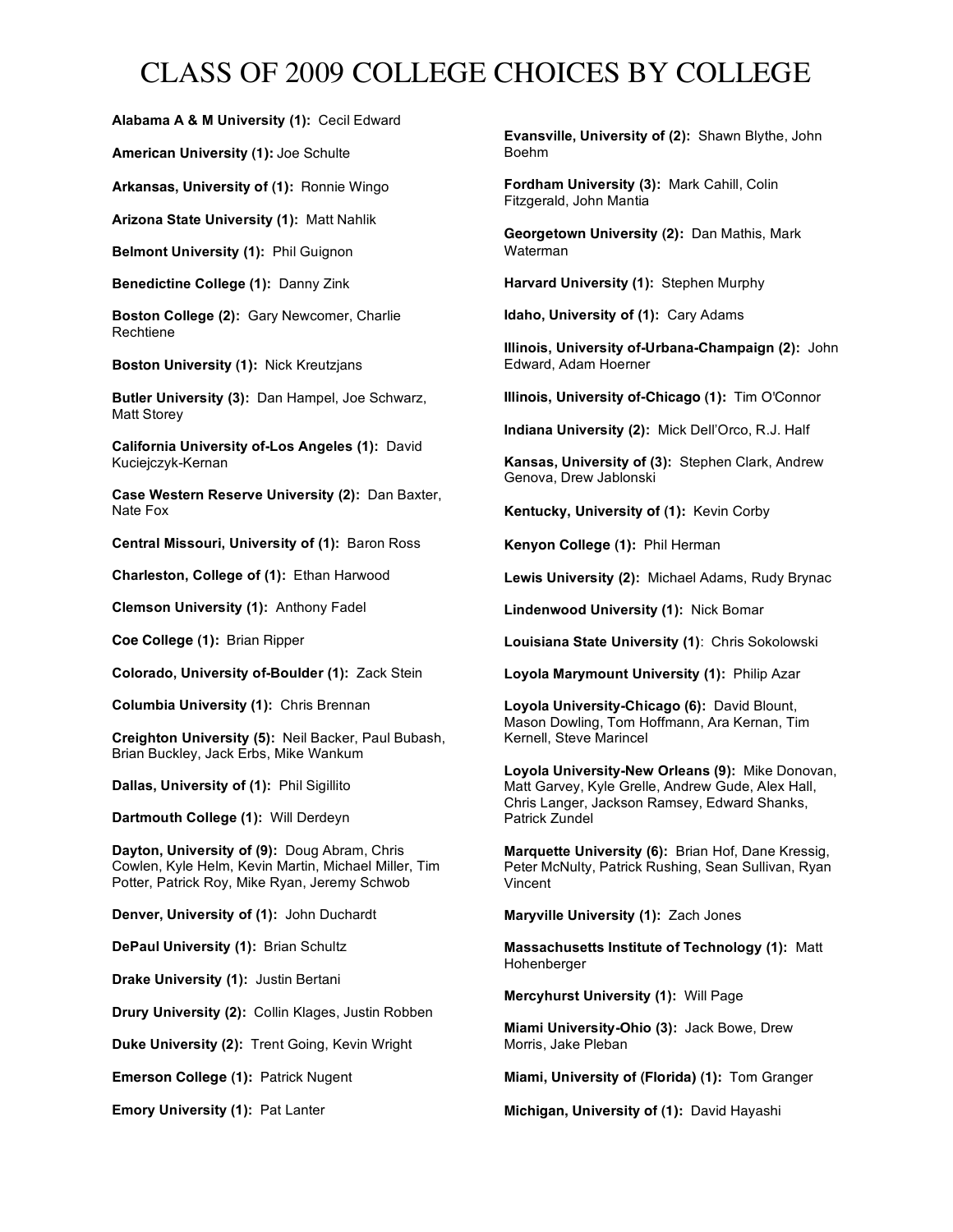# CLASS OF 2009 COLLEGE CHOICES BY COLLEGE

**Middle Tennessee State University (1):** Gabe Vitale

**Millikin University (1):** Andy Frank

**Mississippi, University of (1):** Connor Hagan

**Missouri State University (1):** Will Hussung

**Missouri University of Science and Technology** 

**(11):** Joe Barry, Andrew Connor, Nick Eshelman, Scott Hack, Kevin Kissel, Tom Markowski, Joe Mueller, David Muller, Thanh Nguyen, Tyler Stahlhuth, Adam Twist

**Missouri, University of-Columbia (37):** Chris Battocletti, Jim Benedick, Tony Billmeyer, Zac Boesch, Ben Carron, Kevin Connor, Barron Crespin, Trent Dardick, Cliff David, Nick Debandt, Rob Fonke, Tom Heagney, Andrew Howe, Michael Ikemeier, Drew Ilges, Matt Kliethermes, Ben Kraemer, Alex Madinger, Vince Mathon, Lucas Migneco, Joey Neill, Dan Neyer, Max Ottenlips, Jack Pawloski, Ben Pfeiffer, Pat Roach, Joel Saeger, Nick Samson, Chris Saville, John Savio, Joe Schrick, John Sinclair, Kevin Staed, Matt Tabor, Brandon Thornberry, Jim Unverferth, Alex Wagner

**Missouri, University of-St. Louis (1):** Brian Hoelscher

**Murray State University (1):** Rod Spriggs

**New Mexico Institute of Mining & Technology (1):** Marcus Wilmsmeyer

**Notre Dame, University of (21):** Mike Cannady, Kevin Casey, John Clohisy, Tyler Connor, David Jones, Joe Kainz, Mike Kennedy, Dylan Kickham, Brian Kinealy, Joe Lafata, Jack Lally, Matt Lynch, Peter Mackowiak, David Martin, Nevin Peeples, Brian Schwartze, Steve Sigman, Zach Stauder, Eric Stumpf, Jimmy Walsh, Jeff Wang

**Oklahoma, University of (1):** Curtis Riganti

**Ohio University (1):** Andrew Fowler

**Purdue University (1):** Dan Marklin

**Rhodes College (1):** Ryan Berger

**Rockhurst University (6):** John Merlo, Tim Milford, Colin Rohde, Tim Schonhoff, Joey Zanaboni, Joe Zang

**St. Louis College of Pharmacy (3):** Michael Alberti, Ryan Boschert, B.J. Byland

**St. Louis Community College-Meramec (5):** Tim Hark, Dalton Mayer, Kevin Mayhew, Miguel Riquetti, Joe Stratton

**St. Louis University (20):** Baris Akgul, Arthur Bartels, Malik Brown, Graham Carroll, Cole Christian, Bobby Fleming, Michael Ford, John Heafner, Mark Holzum, Nick Maglasang, Jacob Maret, Ben Merrill, Adam Micich, Patrick Moynihan, Kevin Murphy, Michael O'Neill, Nala Randrianasolo, Michael Shaw, Evan Sullivan, John Swanston

**San Deigo, University of (1):** Nikko Sansone

**Santa Clara University (1):** Douglas Yoon

**Seton Hall University (1):** Jason Nienhaus

**Southeast Missouri State University (3):** Alex Reich, Alex Smittle, Joe Tintera

**Southern California, University of (2):** Jeff Brand, Joe Cella

**Stanford University (1):** Dan Miller

**Texas, University of-Austin (1):** Jack Leahy

**Truman State University (13):** Chris Buerke, Danny Chavez, Mike Edstrohm, Kevin Graves, Brad Helton, Jake Hughes, Pat Linhares, Pat Lynch, Clay Newberry, Duncan Reynolds, Andrew Robbins, Spencer Rusch, Nick Wallner

**Tulsa, University of (6):** Adam Bremerkamp, Austin Cookson, Garrett Edler, Matt Kocisak, Kevin Meier, Rick Shipley

**United States Military Academy (2):** Morgan Cole, Charles Gerber

**Vanderbilt University (1):** John Berger

**Washington University (4):** Alex Brooks, Jamie Perkins, Scott Trafton, Peter Winfrey

**Webster University (3):** Mike Dorsey, John Schlesinger, John Schwartz

**Xavier University (2):** Ryan McReynolds, Tim Wiethop

**Yale University (1):** Brendan Ross

**Pursuing Jr. A Hockey Placement (2):** Jack Berger, Connor Quinn

**Entering the Society of Jesus (1):** Louie Hotop

**Undecided (3):** Mike Bucchino, Joe Scariot, Jeff Viox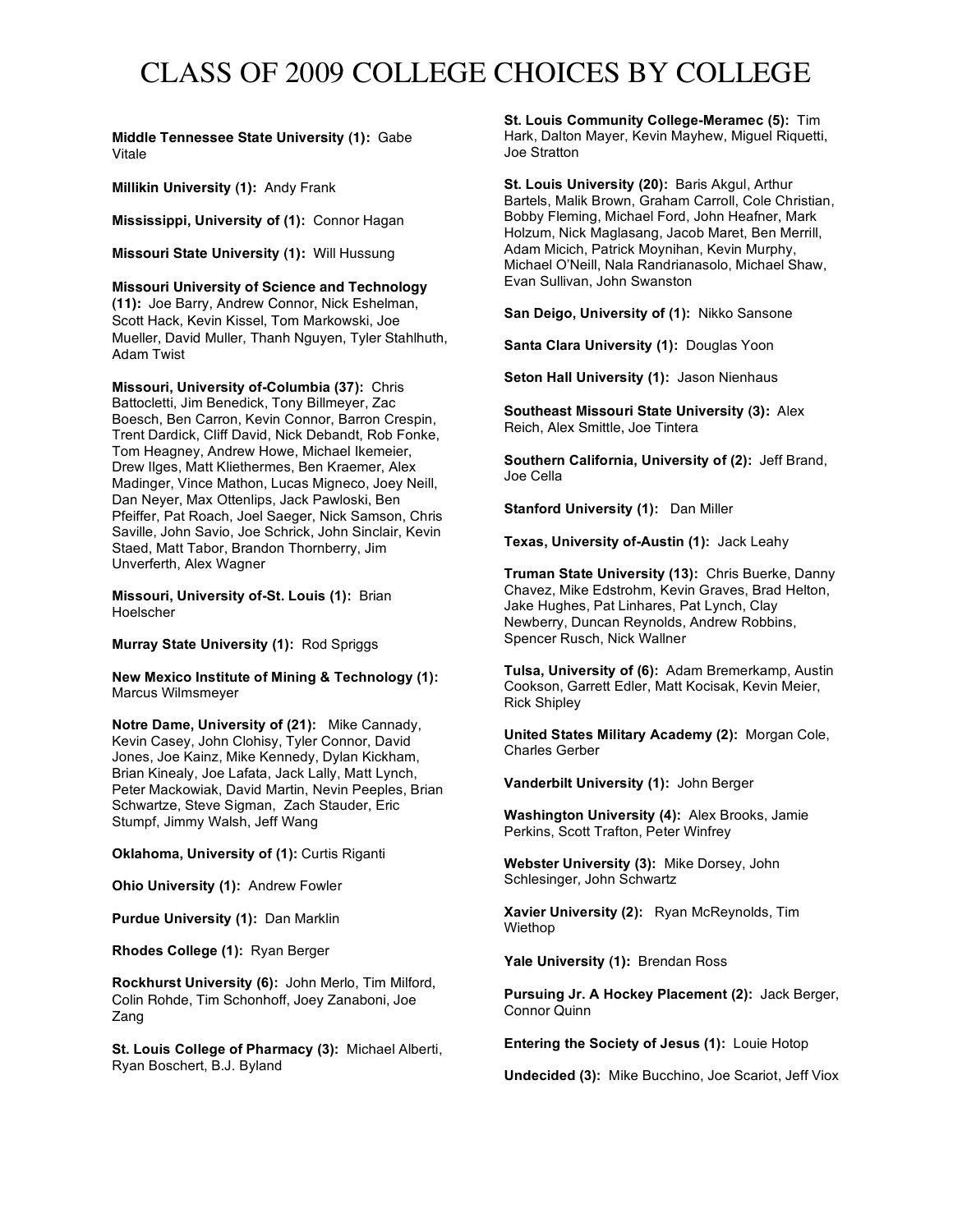The scholarships listed below were reported to the Counseling Department by seniors who presented written documentation of their award(s). The list is current as of 5/21/2009.

Key:

| a:             | academic                        |
|----------------|---------------------------------|
| ath:           | athletic                        |
| $d$ :          | diversity                       |
| $\mathbf{j}$ : | Jesuit school                   |
| $\mathbf{1}$ : | leadership                      |
| s:             | service                         |
| t:             | talent (art, music, theater)    |
| $\ast.$        | Scholarship accepted by student |

**Abram, Douglas**--University of Dayton (a)\* **Adams, Michael**--St. Louis University (j) **Akgul, Baris**--St. Louis University (j)\* **Alberti, Michael**--St. Louis College of Pharmacy (a)\* **Azar, Philip**--Fordham University (a), University of Iowa (a), Loyola Marymount University (a, j)\*, Santa Clara University (a), Tulane University (a) **Backer, Neil**--Bright Flight, Creighton University (a, l, s)\*, Fordham University (a), Marquette University (a), University of Missouri-Columbia (a), St. Louis University (a, l, j), Xavier University (a, j, s), **Barry, Joseph**--Bright Flight, Missouri University of Science & Technology (a)\* **Bartels, Arthur**--Bright Flight, Creighton University (a), University of Dayton (a), Loyola University-Chicago  $(a, j)$ , St. Louis University  $(a, j, l)^*$ , Truman State University (a) **Baxter, Daniel**--Bright Flight, Case Western Reserve University (a)\*, Loyola University-Chicago (a, j), Miami University-Ohio (a), National Merit-Case Western Reserve University\*, National Merit-Fordham University, Northwestern University (a), St. Louis University (a, j), Washington University (a) **Berger, Jack**--Bright Flight, University of Missouri-Columbia (a) **Martin, John**--Bright Flight, College of the Holy Cross (a), Macalester College (a), Rhodes College (a) **Berger, Ryan**--Butler University (a), Rhodes College (a)\*, Valparaiso University (a) **Bertani, Justin**--Creighton University (j), Drake University (a)\*, Spring Hill College (a) **Billmeyer, Anthony**--Rockhurst University (a, j), Spring Hill College (a), St. Louis University (a, j), **Blount, David**--Loyola University-Chicago (l, s)\*, St. Louis University (j) **Blythe, Shawn**--Bright Flight, National Merit-University of Evansville (a)\*, Truman State University (a) **Boehm, John**--Bradley University (a), Bright Flight, University of Dayton (a), University of Evansville (a)\*, University of Missouri-Columbia (a) **Boesch, Zachary**--Bright Flight, Creighton University (a, l, s) Indiana University (a), Loyola UniversityChicago (a, j), University of Missouri-Columbia (a)\*, Ohio University (a) **Bomar, Nicholas**--Regis University (a, j), St. Louis University (j) **Boschert, Ryan**--Bright Flight, Truman State University (a) **Bowe, John**--University of Dayton (a) **Brand, Jeffrey**--Bright Flight, University of Dayton (a), Indiana University (a), Louisiana State University (a) **Bremerkamp, Adam**--Auburn University (a), Butler University (a), University of Dayton (a), University of Tennessee (a), University of Tulsa (a)\* **Brennan, Christopher**--Bright Flight, National Merit\* **Brooks, Alex**--Bright Flight, St. Louis University (a, j, l, s), Washington University (a)\* **Brown, Malik**-- St. Louis University (a, d, j)\* **Brynac, Rudolph**--Lewis University (a)\*, Lewis University  $(a<sup>*</sup>)$ **Bubash, Paul**--Bradley University (a), Bright Flight, Butler University (a), Creighton University (a)\*, University of Dayton (a), Marquette University (a, l, s), St. Louis University (a, j), Truman State University (a, l) **Buckley, Brian**--Bright Flight, Truman State University (a), **Buerke, Christopher**--Truman State University (a)\* **Byland, III, William**--St. Louis College of Pharmacy (a)\* **Cannady, Michael**--Bellarmine University (a), Creighton University (a), University of Dayton (a), Marquette University (a), Notre Dame Club of St. Louis (a)\*, Xavier University (a, s) **Carroll, Graham**--St. Louis University (a, j)\* **Carron, Benjamin**--University of Dayton (a), University of Missouri-Columbia (a)\*, Xavier University (a, j) **Christian, Cole**--University of Arkansas (a), Colorado State University (a), University of Missouri-Columbia (a), St. Louis University  $(a, j)^*$ **Cole, Morgan**--United States Military Academy (a, ath)\* **Clark, Stephen**--University of Kansas (a)\* **Clohisy, John**--Bright Flight, St. Louis University (a, j, l) **Connor, Andrew**--Missouri University of Science & Technology (a)\* **Connor, Kevin**--Bright Flight, University of Dayton (a), Loyola University-Chicago (j), Rockhurst University (a, j), St. Louis University (a, j), Truman State University (a), **Connor, Patrick**--Bright Flight, University of Missouri-Columbia (a), University of Missouri-Columbia (a), St. Louis University (j), St. Louis University (a), Tulane University (a) **Cookson, Austin**--Bradley University (a), Bright Flight, Butler University (a), Iowa State University (a), Marquette University (a), Missouri University of Science & Technology (a, ath) University of Tulsa (a, ath)\* **Cowlen, Christopher**--Bright Flight, University of Dayton  $(a)$ <sup>\*</sup>, St. Louis University  $(a, j)$ **Debandt, Nicholas**--University of Dayton (a) **Dell'Orco, II, Michael**--University of Louisville (ath) **Derdeyn, William**--Bright Flight **Dowling, Mason**--Creighton University (a), Loyola University-Chicago (j)\*, Loyola University-New Orleans (a, s), Marquette University (a), St. Louis University (a, j) **Duchardt, John**--University of Denver (a)\*, University of

Key: a: academic ath: athletic d: diversity j: Jesuit School l: leadership s: service t: talent (art, music, theatre) \*: Scholarship accepted by student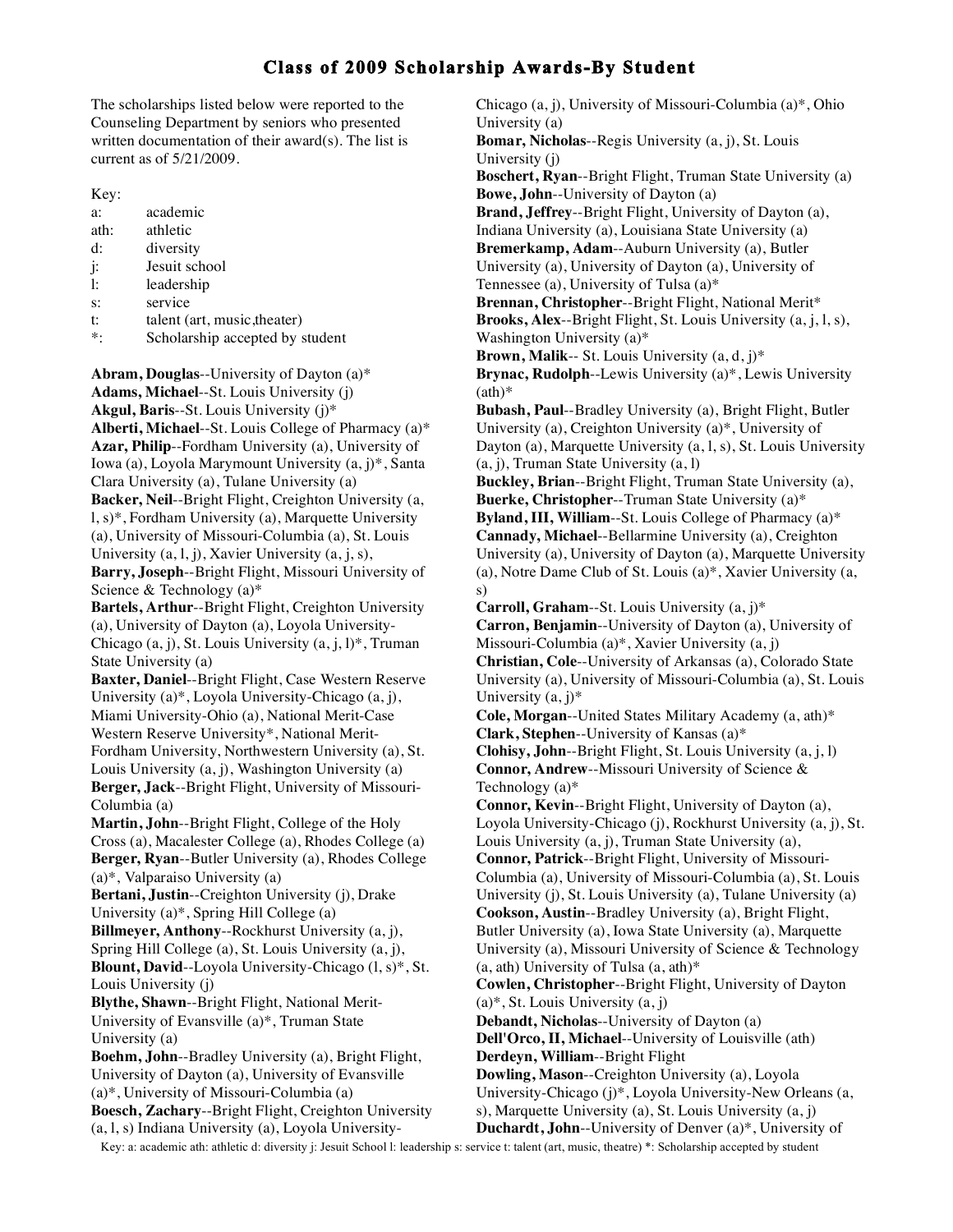Missouri-Columbia (a) **Edler, Garrett**--University of Missouri-Columbia (a), University of Tulsa (a)\*, **Edstrohm, Michael**--Bright Flight, Truman State University (a)\*, **Edward, Jr., Cecil**--Alabama A & M University (a)\* **Erbs, Jack**--Bright Flight, Creighton University (a)\*, Denison University (a), University of Denver (a), Loyola University Maryland (a), St. Louis University (a,j), Truman State University (a, l), Xavier University (a, l) **Eshelman, Nicholas**--Bright Flight, Missouri University of Science & Technology (a)\*, National Merit-Missouri University of Science & Technology\* **Fadel, Anthony**--St. John's University-Queens (a), St. Joseph's University (a), St. Louis University (a, j) **Fleming, Robert**--Creighton University (a, j), St. Louis University  $(a, j)^*$ **Fonke, Robert**--University of Missouri-Columbia  $(a)$ <sup>\*</sup>, St. Louis University  $(a, j)$ **Ford, Michael**--Bright Flight, Case Western Reserve University (a), Creighton University (a), Loyola University-Chicago (a, j), Marquette University (a), National Merit-Case Western Reserve University, St. Louis University  $(a, j, l)^*$ , University of Tulsa  $(a)$ , **Fowler, Andrew**--Chapman University (a, t), Hampton University (a), Howard University (a), Ithaca College (a, t), Marquette University (a), Ohio University (a, d)\*, Southern Illinois University-Edwardsville (a, d), D. M. Suggs Scholarship (a)\*, Webster University (a) **Fox, Nathaniel**--Case Wesern Reserve University (a)\*, National Merit-Case Western Reserve University\*, University of Notre Dame (a), Purdue University (a), St. Louis University (a, l, j), **Frank, Andrew**--University of Cincinnati (a), Indiana University (a), Millikin University (a, t)\*, Otterbein College (a), Webster University (a) **Genova, Andrew**--Bright Flight, University of Kansas (a)\*, St. Louis University (a, j) **Gerber, Charles**--Bright Flight, Fordham University (a), Marquette University (a), St. Louis University (a, j), United States Military Academy (a)\* **Granger, Thomas**--University of Delaware (a), Landstar Scholarship (a), University of Maine (a), University of Miami (a)\*, University of New Hampshire (a) **Graves, Kevin**--Bright Flight, Creighton University (a, j), Missouri University of Science & Technology (a), Truman State University (a)\* **Grelle, Kyle**--Loyola University-Chicago (j), Loyola University-New Orleans (a, s)\*, Regis University (a, j), Rockhurst University (a, j), **Guignon, Phillip**--Loyola University-New Orleans (a, s) **Hack, Scott**--Bright Flight, Missouri University of Science & Technology  $(a)$ <sup>\*</sup>, St. Louis University  $(a, j)$  $(a, i)$  $\overline{D}$ 

**Hagan, Connor**--University of Mississippi (a)\*,

Truman State University (a)

**Half, Robert**--Bright Flight

**Hall, Alexander**--Bright Flight, Clark University (a), Knox College (a), Loyola University-New Orleans  $(a, 1, s)^*$ ,

Missouri University of Science & Technology (a), Spring Hill

College (a, j), St. Anselm College (a), Truman State

University (a, l), Tulane University (a)

**Hampel, Daniel**--Butler University (a)\*, St. Louis University

**Hark, Timothy**--Webster University (a)

**Hayashi, David**--Bright Flight, University of Iowa (a), Marquette University (a), St. Louis University (a, j)

**Heafner, John**--Creighton University (a, l, s), University of Dayton (a), John Carroll University (a), St. Louis University  $(a, j, l, s)^*$ , Xavier University  $(a, j, s)$ 

**Helm, Kyle**--University of Dayton (a)\*

**Helton, Bradley**--Bright Flight, Central College (a), Truman State University (a)\*

**Hof, Brian**--University of Dayton (a), St. Louis University (j) **Hoffmann, Thomas**--Bright Flight, University of Dayton (a), Loyola University-Chicago (a, j)\*

**Hohenberger, Matthew**--Bright Flight, Uniersity of California-Santa Barbara (a), Drexel University (a), George Mason University (a), University of Missouri-Columbia (a), Purdue University (a), Massachusetts Institute of Technology (a)\*, University of Southern California (a)

**Holzum, Mark**--Bright Flight, Marquette University (a), University of Missouri-Columbia (a), New York University (a), St. Louis University  $(a, j, t)^*$ , Truman State University  $(a, j, t)^*$ 

**Howe, Andrew**--Bright Flight, University of Miami (a), University of Missouri-Columbia (a)\*

**Hughes, Jacob**--Bright Flight, Truman State University (a)\* **Jones, Zachary**--Maryville University (a)\*

**Jones, C.**--George Washington University (a), Hampton University (a), John Carroll University (a), National Merit-Greyhound Lines, Inc.\*, National Merit-University of Notre Dame (a)\*, Notre Dame Club of St. Louis (a)\*, University of Notre Dame (a)\*, Matthew C. Foundation (a), St. Louis University (a, j)

**Kainz, Joseph**--Bright Flight

**Kennedy, Michael**--Bright Flight

**Kernan, Ara**--Loyola University-Chicago (j)\*, St. Louis University (a, j)

**Kickham, Thomas**--Boston College (a), Bright Flight, Fordham University (a), University of Missouri-Columbia (a), Notre Dame Club of St. Louis (a)\*, University of Notre Dame (a)\*, Truman State University (a, l) Tulane University (a) **Kinealy, Brian**--Bright Flight, Fordham University (a), University of Missouri-Columbia (a), Notre Dame Club of St.

Louis (a)\*, Tulane University (a)

**Kissel, Kevin**--Bright Flight, University of Kansas (a), Missouri University of Science & Technology (a)\*, National Merit-Missouri University of Science & Technology\* **Kliethermes, Matthew**--Bright Flight, Truman State University (a, l)

**Kocisak, Matthew**--Bradley University (a), Bright Flight, Case Western Reserve University (a), Truman State

Key: a: academic ath: athletic d: diversity j: Jesuit School l: leadership s: service t: talent (art, music, theatre) \*: Scholarship accepted by student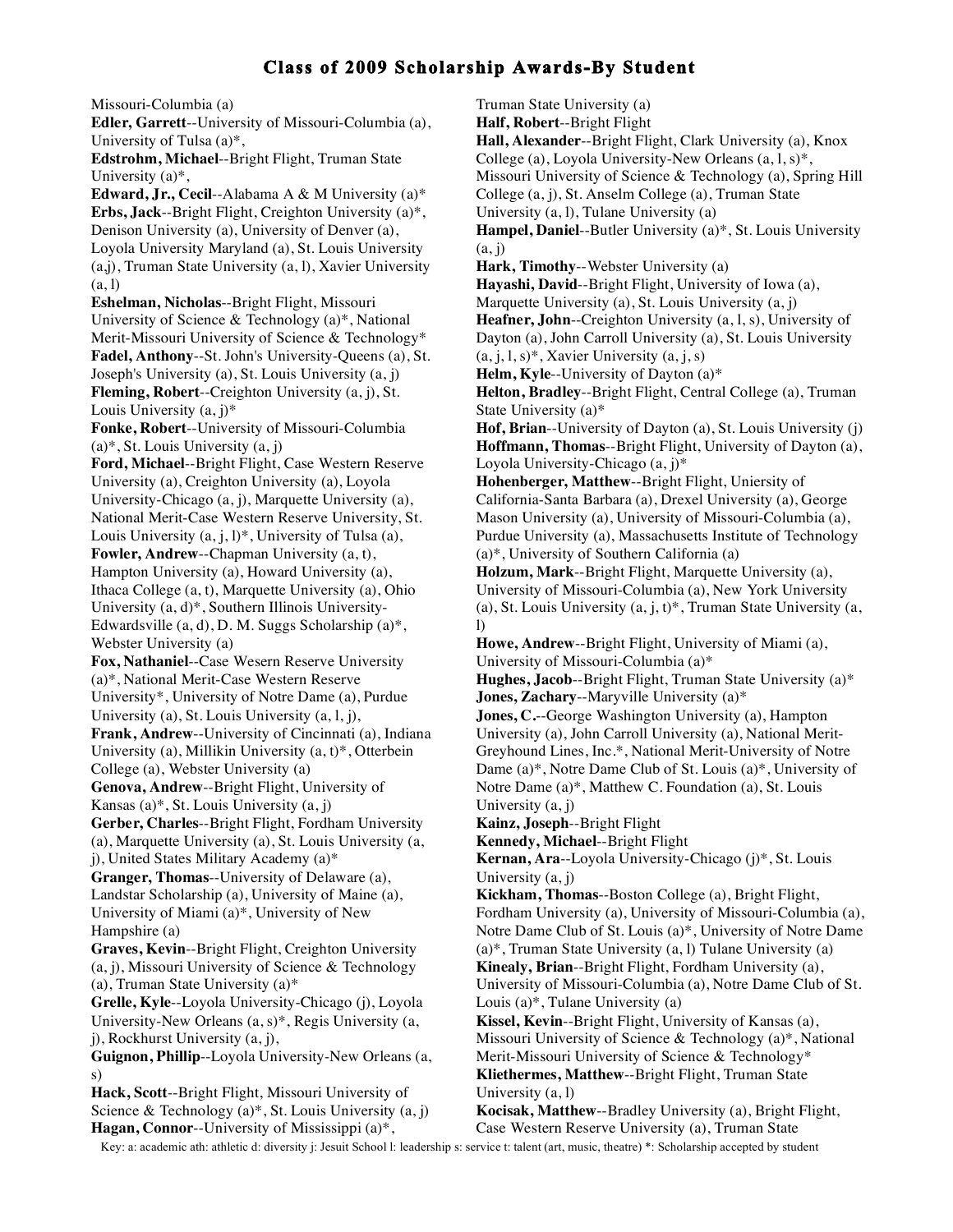University

(a, l), University of Tulsa (a)\* **Kraemer, Benjamin**--Bright Flight, Louisiana State University (a), St. Louis University (a, j) **Kressig, Dane**--Marquette University (a)\* **Kuciejczyk-Kernan, David**--University of California-Los Angeles (a)\*, Harvey Mudd College (a), University of Tulsa (a) **Lafata, Joseph**--Bright Flight, University of Dayton (a), Marquette University (a), Notre Dame Club of St. Louis (a)\*, University of Notre Dame (a)\*, St. Louis University (a, j), Villanova University (a), Xavier University (a, s) **Lally, John**--Bright Flight, Fordham University (a), Loyola University-Chicago (a, j), University of Missouri-Columbia (a), University of Notre Dame (a)\*, University of Southern California (a), St. Louis University (a, j, l) **Langer, Christopher**--Loyola University-New Orleans (a, s)\*, St. Louis University (a, j), Truman State University (a), **Linhares, Patrick**--University of Dayton (a), Regis University (a, j), St. Louis University (j) **Lynch, Matthew**--Bright Flight, Butler University (a), University of Dayton (a), Indiana University (a), Loyola University-Chicago (a), Marquette University (a), University of Missouri-Columbia (a), Notre Dame Club of St. Louis (a)\*, University of Notre Dame (a)\*, St. Louis University (a, j, l) **Lynch, Jr., Patrick**--Truman State University (a)\* **Mackowiak, Peter**--Fordham University (a), Indiana University (a) **Madinger, Alexander**--Bright Flight **Maglasang, Nick**--St. Louis University (ath, a, j)\* **Mantia, John**--Bright Flight, Fordham University (a)\*, Loyola University-Chicago (j), Rockhurst University (a, j), St. Louis University (a, j) **Maret, Jacob**--St. Louis University (a, j)\* **Marincel, Steven**--Bright Flight, Loyola University-Chicago  $(a, j, l, s)^*$ , Marquette University  $(a)$ , Missouri University of Science & Technology (a), St. Louis University (a, j), Truman State University (a), University of Tulsa (a) **Marklin, Daniel**--Bright Flight, Purdue University  $(a)$ **Martin, David**--Boston College (a), University of Dayton (a), Marquette University (a), University of Notre Dame (a)\* **Martin, Kevin**--Creighton University (a), University of Dayton (a)\*, Drake University (a), Loyola University-Chicago (j), Loyola University-New Orleans (a, s), Regis University (a, j), St. Louis University (a, j) **Mathis, Daniel**--Fordham University (a), Tulane University (a) **McNulty, Peter**--Bright Flight, Creighton University (a, l, s), University of Denver (a), Fordham University

 $(a, i)$ 

**McReynolds, Ryan**--Creighton University (a), Loyola University-New Orleans (a, s), St. Louis University (a, j) Xavier University (a, j)\*

**Meier, Kevin**--DePaul University (a), John Carroll University (a), Missouri University of Science & Technology (a), Truman State University (a), University of Tulsa (a)\*

**Merlo, John**--Rockhurst University (a, ath, j)\*, St. Louis University (a, j), Joe Sports Award (ath)\*

**Merrill, Benjamin**--University of Dayton (a), John Carroll University (a), Rockhurst University (a), Spring Hill College  $(i, l)$ , St. Louis University  $(a, d, j)^*$ 

**Micich, Adam**--University of Dayton (a), Miami University-Ohio (a), St. Louis University (a, j)\*

**Migneco, Lucas**--Bright Flight, University of Missouri-

Columbia (a)\*, St. Louis University (a, j)

**Miller, Michael**--Creighton University (a, l, s), University of Dayton (a)\*, John Carroll University (a), Loyola University-Chicago (a, j), Loyola University-New Orleans (a, s), Spring Hill College (a, j)

**Morris, Drew**--Bright Flight, University of Dayton (a), Loyola University-New Orleans (a, s), St. Louis University (a, j), Christian University (a)

**Moynihan, Patrick**--Bright Flight

**Mueller, F.**--Bradley University (a), Missouri University of Science & Technology (a)\*

**Muller, David**--University of Kansas (a), Missouri University of Science & Technology (a)\*

**Murphy, Kevin**--University of Dayton (a), John Carroll University (a), Loyola University-Chicago (j), St. Louis University  $(a, j)^*$ , Texas Christian University  $(a)$ 

**Murphy, Stephen**--National Merit-Vanderbilt University (a) **Nahlik, Matthew**--Arizona State University (a)\*, Bright Flight, Missouri State University (a), University of Missouri-Columbia (a)

**Neill, Joseph**--St. Louis University (a, j)

**Newberry, Clayton**--Creighton University (a), University of Dayton (a), Marquette University (a), Truman State University (a)\*, Xavier University (a, j)

**Newcomer, Gary**--Bright Flight, Marquette University (a), Providence College (a), Seton Hall University (a), Truman State University (a, l)

**Nguyen, Thanh**--Missouri University of Science & Technology (a)\*

**Nienhaus, Jason**--Loyola University-Chicago (a, j), Marquette University (a), Murray State University (a), Seton Hall University (a)\*

**O'Connor, Timothy**--Michigan State University (a), Rockhurst University (a, j)

**O'Neill, Michael**--Illinois Institute of Technology (a), Loyola University-Chicago (a, j), St. Louis University (a, j)\*

**Ottenlips, Maxwell**--University of Dayton (a), Loyola

University-Chicago (a, j), University of Missouri-Columbia (a)\*, Truman State University (a),

**Page, William**--Fordham University (a), Mercyhurst College  $(a, ath)*$ , St. Louis University  $(a, j)$ 

**Peeples, Nevin**--Bright Flight, University of Illinois-Urbana-Champaign (a), Missouri University of Science & Technology

 Key: a: academic ath: athletic d: diversity j: Jesuit School l: leadership s: service t: talent (art, music, theatre) \*: Scholarship accepted by student (a), Marquette University (a,j)\*, St. Louis University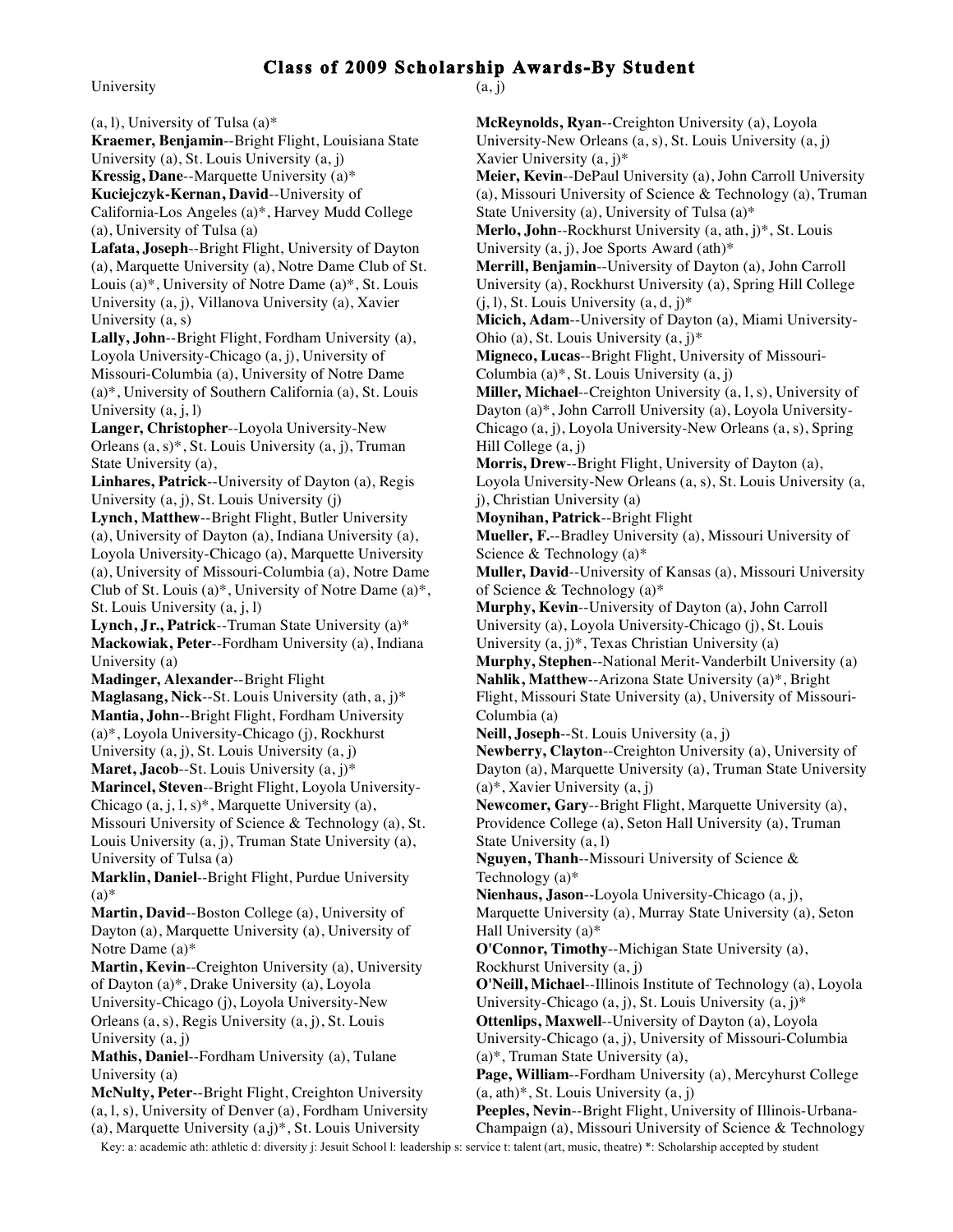**Perkins, James**--Bright Flight, Creighton University (a, l, s), Millikin University (a), National Merit-Washington University\*, St. Louis University (a, j, l), Truman State University (a, l ), University of Tulsa (a), Washington University (a)\* **Pfeiffer, Benjamin**--Bright Flight **Potter, Timothy**--University of Dayton (a)\* **Randrianasolo, Arinala**--St. Louis University (a, d,  $i)$ <sup>\*</sup>, **Rechtiene, Charles**--Bright Flight, Miami University-Ohio (a), St. Louis University (a, j, l) **Reynolds, Duncan**--Bright Flight, Truman State University (a)\* **Riganti, Curtis**--Bright Flight, Creighton University (a, l, s), University of Missouri-Columbia (a), University of Oklahoma (a)\*, St. Louis University (a, j, l), Valparaiso University (a) **Ripper, Brian**--Coe College (a)\* **Roach, Patrick**--St. Louis University (a, j) **Robben, Justin**--Drury University (a, l)\* **Robbins, Andrew**--Bright Flight, Coe College (a), Loyola University-New Orleans (a, s), University of Missouri-Columbia (a), Regis University (a, j), St. Louis University  $(a, 1, j)$ , Truman State University  $(a)^*$ **Ross, Brendan**--Bright Flight, Emory University (a), Marquette University (a), Santa Clara University (a), Tulane University (a) **Ross, Jr., Baron**--St. Louis University (j) **Roy, Patrick**--University of Dayton (a)\*, DePauw University (a), St. Louis University (a, j) **Rusch, Spencer**--Truman State University (a)\*, **Rushing, Patrick**--Bright Flight, University of Dayton (a), Marquette University (a)\*, University of Missouri-Columbia (a) **Ryan, Michael**--Bright Flight, University of Dayton (a)\*, Marquette University (a), Miami University-Ohio (a), University of Missouri-Columbia (a) **Saeger, Joel**--St. Louis University (a, j) **Savio, John**--Bright Flight, University of Dayton (a), Loyola University-Chicago (a, j), University of Missouri-Columbia (a)\*, St. Louis University (a, j) **Scariot, Joseph**--Bright Flight, University of Dayton  $(a)$ <sup>\*</sup>, St. Louis University  $(a, 1, i)$ **Schlesinger, John**--St. Louis University (a, j) **Schonhoff, Timothy**--University of Dayton (a) **Schulte, Joseph**--American University (a)\*, Bright Flight, Indiana University (a), University of Missouri-Columbia (a), Tulane University (a) **Schultz, Brian**--DePaul University (a, ath)\* **Schwartz, John**--Bright Flight, Webster University  $(a)$ **Schwartze, Brian**--Bright Flight **Schwarz, Joseph**--A T & T Scholarship Foundation (a)\*, Bright Flight, Butler University (a)\*, Creighton University (a), University of Kentucky (a), University of Mississippi (a), University of Missouri-Columbia

**Schwob, Jeremy**--University of Dayton (a)\* **Shanks, Edward**--University of Dayton (a) **Shaw, Michael**--St. Louis University (a, j)\*, Truman State University (a) **Shipley, Richard**--Belmont University (a), IAABO Scholarship (a)\*, Marquette University (a), University of Tulsa (a)\*, Webster University (a) **Sigman, Steven**--Bright Flight, St. Louis University (a, l, j) **Smittle, Alexander**--Bright Flight, Southeast Missouri State University (a)\* **Sokolowski, Christopher**--Bright Flight, Louisiana State University (a)\*, University of Mississippi (a), University of Missouri-Columbia (a), University of Missouri-St. Louis (a) **Stahlhuth, Tyler**--Bright Flight **Stauder, Zachary**--Bright Flight, Case Wesern Reserve University (a), University of Missouri-Columbia (a), Rensselaer Polytechnic Institute (a) **Storey, Matthew**--Bright Flight, Butler University (a)\*, University of Dayton (a), Missouri University of Science & Technology (a) **Stumpf, Eric**--Bright Flight, Creighton University (a), Marquette University (a), University of Missouri-Columbia (a) **Sullivan, Evan**--Bright Flight, Creighton University (a), University of Dayton (a), Drake University (a), Loyola University-Chicago (j), Marquette University (a), Spring Hill College  $(a, s)$ , St. Louis University  $(a, j)^*$ , Truman State University (a), University of Tulsa (a) **Sullivan, Sean**--University of Dayton (a), Marquette University (a)\*, St. Louis University (a, j) **Swanston, John--Bright Flight, St. Louis University (a, j)\* Thornberry, Brandon**--University of Missouri-Columbia (a)\* **Trafton, Scott**--Bright Flight, University of Dayton (a), St. Louis University  $(a, j, l)$ , Washington University  $(a)^*$ **Twist, Adam**--University of Kentucky (a), Missouri University of Science & Technology (a)\* **Unverferth, James**--Bright Flight **Vincent, Ryan**--Bright Flight, University of Dayton (a), Marquette University (a, l, s)\*, University of Missouri-Columbia (a) **Viox, Jeffrey**--Bright Flight, University of Dayton (a), St. Louis University  $(a, j, l)^*$ **Wallner, Nicholas**--Knox College (a), Rockhurst University (a, j), Truman State University (a)\*, University of Tulsa (a) **Wang, Jeffrey**--Bright Flight **Wankum, Michael**--Bright Flight, University of Dayton (a), St. Louis University (a, j) **Waterman, Mark**--Bright Flight **Wiethop, Timothy**--Catholic University of America (a), Regis University (a, j), St. Louis University (a, j), Xavier University (a, j)\* **Wilmsmeyer, Marcus**--Bradley University (a), Missouri University of Science & Technology (a), New Mexico Institute of Mining & Technology (a)\*, University of Tulsa (a) **Winfrey, Peter**--Bright Flight, St. Louis University (a, j, l)

**Yoon, Douglas**--St. Louis University (a, j)

(a), University of Missouri-Kansas City (a)

 Key: a: academic ath: athletic d: diversity j: Jesuit School l: leadership s: service t: talent (art, music, theatre) \*: Scholarship accepted by student **Zanaboni, Joseph**--Bright Flight, St. Louis University (a, j)